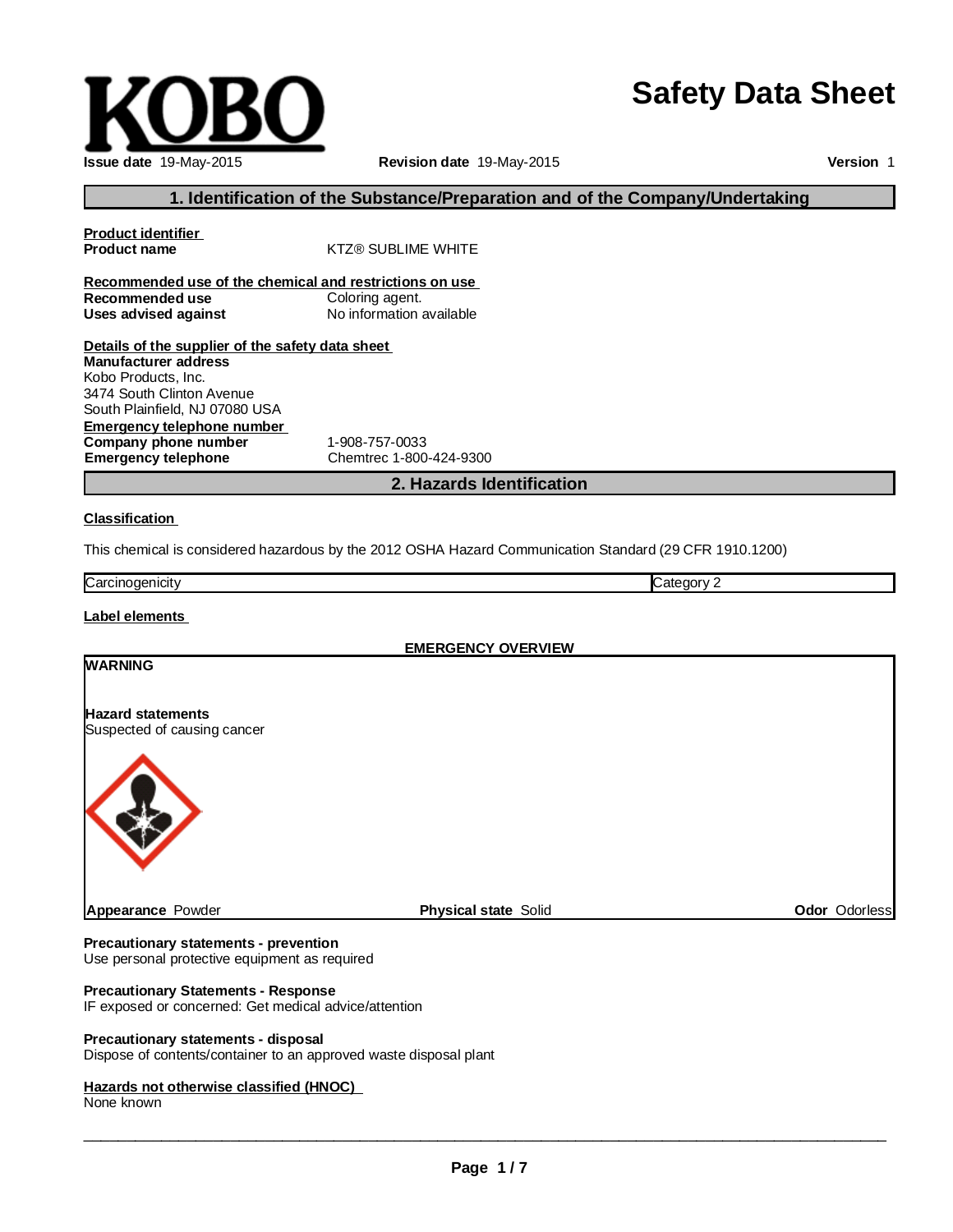**Other Information**

No information available

#### **3. Composition/information on Ingredients**

\_\_\_\_\_\_\_\_\_\_\_\_\_\_\_\_\_\_\_\_\_\_\_\_\_\_\_\_\_\_\_\_\_\_\_\_\_\_\_\_\_\_\_\_\_\_\_\_\_\_\_\_\_\_\_\_\_\_\_\_\_\_\_\_\_\_\_\_\_\_\_\_\_\_\_\_\_\_\_\_\_\_\_\_\_\_\_\_\_\_\_\_\_

| Chemical<br>name          | CAS No                 | Weight-%                           |
|---------------------------|------------------------|------------------------------------|
| Mica                      | $-1 - 26 - 2$<br>12001 | $-$<br>64<br>-<br>C 1 -C           |
| <br>ı dıoxıde<br>litanium | .3463-67-7<br>້        | $\Omega$<br>24<br>-<br>-35.ປ<br>∽- |

| 4. First aid measures                                                      |                                                                                                                                    |  |  |  |
|----------------------------------------------------------------------------|------------------------------------------------------------------------------------------------------------------------------------|--|--|--|
| <b>First aid measures</b>                                                  |                                                                                                                                    |  |  |  |
| <b>General advice</b>                                                      | If symptoms persist, call a physician.                                                                                             |  |  |  |
| Eye contact                                                                | Rinse immediately with plenty of water, also under the eyelids, for at least 15 minutes. If<br>symptoms persist, call a physician. |  |  |  |
| <b>Skin contact</b>                                                        | Wash off immediately with soap and plenty of water while removing all contaminated<br>clothes and shoes.                           |  |  |  |
| Inhalation                                                                 | Remove to fresh air. If breathing is irregular or stopped, administer artificial respiration.                                      |  |  |  |
| Ingestion                                                                  | If swallowed, do not induce vomiting: seek medical advice immediately and show this<br>container or label.                         |  |  |  |
| Self-protection of the first aider                                         | Use personal protective equipment as required.                                                                                     |  |  |  |
| <u>Most important symptoms and effects, both acute and delayed</u>         |                                                                                                                                    |  |  |  |
| <b>Symptoms</b>                                                            | No known effects under normal use conditions.                                                                                      |  |  |  |
| Indication of any immediate medical attention and special treatment needed |                                                                                                                                    |  |  |  |
| Note to physicians                                                         | Effects of exposure (inhalation, ingestion or skin contact) to substance may be delayed.                                           |  |  |  |

## **5. Fire-fighting measures**

**Suitable extinguishing media**

Use extinguishing measures that are appropriate to local circumstances and the surrounding environment.

#### **Unsuitable extinguishing media** No information available.

## **Specific hazards arising from the chemical**

None in particular.

**Explosion data Sensitivity to mechanical impact** None. **Sensitivity to static discharge** None.

**Protective equipment and precautions for firefighters**

Use personal protective equipment as required.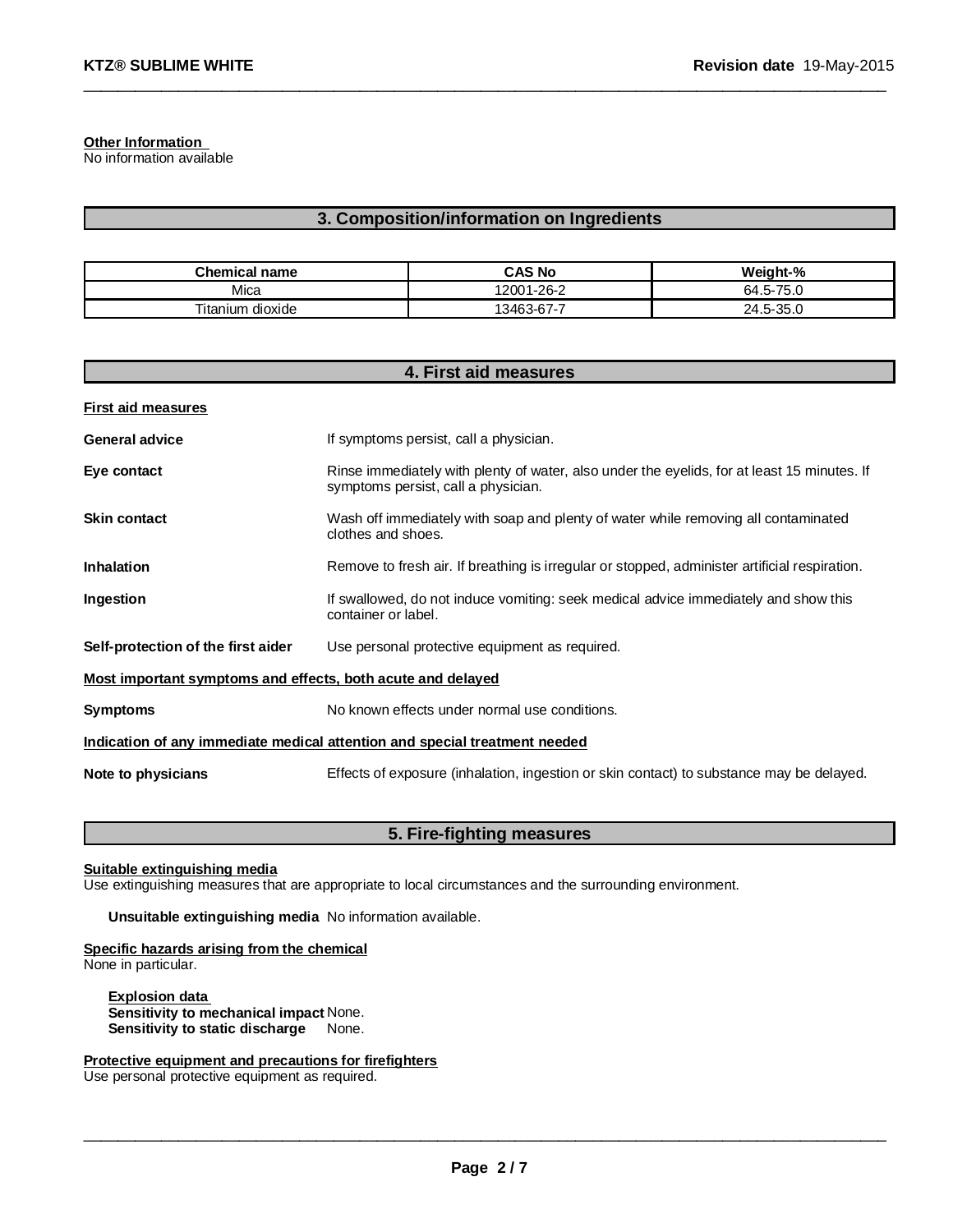# **6. Accidental release measures**

\_\_\_\_\_\_\_\_\_\_\_\_\_\_\_\_\_\_\_\_\_\_\_\_\_\_\_\_\_\_\_\_\_\_\_\_\_\_\_\_\_\_\_\_\_\_\_\_\_\_\_\_\_\_\_\_\_\_\_\_\_\_\_\_\_\_\_\_\_\_\_\_\_\_\_\_\_\_\_\_\_\_\_\_\_\_\_\_\_\_\_\_\_

#### **Personal precautions, protective equipment and emergency procedures**

| <b>Personal precautions</b>                          | Use personal protective equipment as required. Avoid contact with eyes. Wash thoroughly<br>after handling. |  |  |  |
|------------------------------------------------------|------------------------------------------------------------------------------------------------------------|--|--|--|
| For emergency responders                             | Use personal protective equipment as required.                                                             |  |  |  |
| <b>Environmental precautions</b>                     | Collect spillage. Do not allow into any sewer, on the ground or into any body of water.                    |  |  |  |
| Methods and material for containment and cleaning up |                                                                                                            |  |  |  |
| <b>Methods for containment</b>                       | Prevent further leakage or spillage if safe to do so.                                                      |  |  |  |
| Methods for cleaning up                              | Avoid creating dust. Sweep up and shovel into suitable containers for disposal.                            |  |  |  |
| Prevention of secondary hazards                      | Clean contaminated objects and areas thoroughly observing environmental regulations.                       |  |  |  |

| 7. Handling and Storage                                      |                                                                                                                      |  |  |  |
|--------------------------------------------------------------|----------------------------------------------------------------------------------------------------------------------|--|--|--|
| Precautions for safe handling                                |                                                                                                                      |  |  |  |
| Advice on safe handling                                      | Use personal protective equipment as required. Use only in well-ventilated areas. Wash<br>thoroughly after handling. |  |  |  |
| Conditions for safe storage, including any incompatibilities |                                                                                                                      |  |  |  |
| Storage conditions                                           | Keep container tightly closed in a dry and well-ventilated place. Store at ambient conditions.                       |  |  |  |
| Incompatible materials                                       | Strong oxidizing agents. Strong acids.                                                                               |  |  |  |

# **8. Exposure Controls/Personal Protection**

#### **Control parameters**

#### **Exposure guidelines**

| <b>Chemical name</b> | <b>ACGIHTLV</b>                              | <b>OSHA PEL</b>                             | <b>NIOSH IDLH</b>                            |
|----------------------|----------------------------------------------|---------------------------------------------|----------------------------------------------|
| Mica                 | TWA: 3 mg/m <sup>3</sup> respirable fraction |                                             | IDLH: $1500 \text{ mg/m}^3$                  |
| 12001-26-2           |                                              |                                             | TWA: $3 \text{ mg/m}^3$ containing $\lt 1\%$ |
|                      |                                              |                                             | Quartz respirable dust                       |
| Titanium dioxide     | TWA: $10 \text{ mg/m}^3$                     | TWA: $15 \text{ mg/m}$ total dust           | IDLH: $5000 \text{ mg/m}^3$                  |
| 13463-67-7           |                                              | (vacated) TWA: $10 \,\mathrm{mg/m^3}$ total |                                              |
|                      |                                              | dust                                        |                                              |

#### **Appropriate engineering controls**

**Engineering controls** Ensure adequate ventilation, especially in confined areas.

#### **Individual protection measures, such as personal protective equipment**

| Eye/face protection            | Wear safety glasses with side shields (or goggles).                                                                |
|--------------------------------|--------------------------------------------------------------------------------------------------------------------|
| Skin and body protection       | Wear protective gloves and protective clothing.                                                                    |
| <b>Respiratory protection</b>  | In case of insufficient ventilation, wear suitable respiratory equipment.                                          |
| General hygiene considerations | Handle in accordance with good industrial hygiene and safety practice. Wash contaminated<br>clothing before reuse. |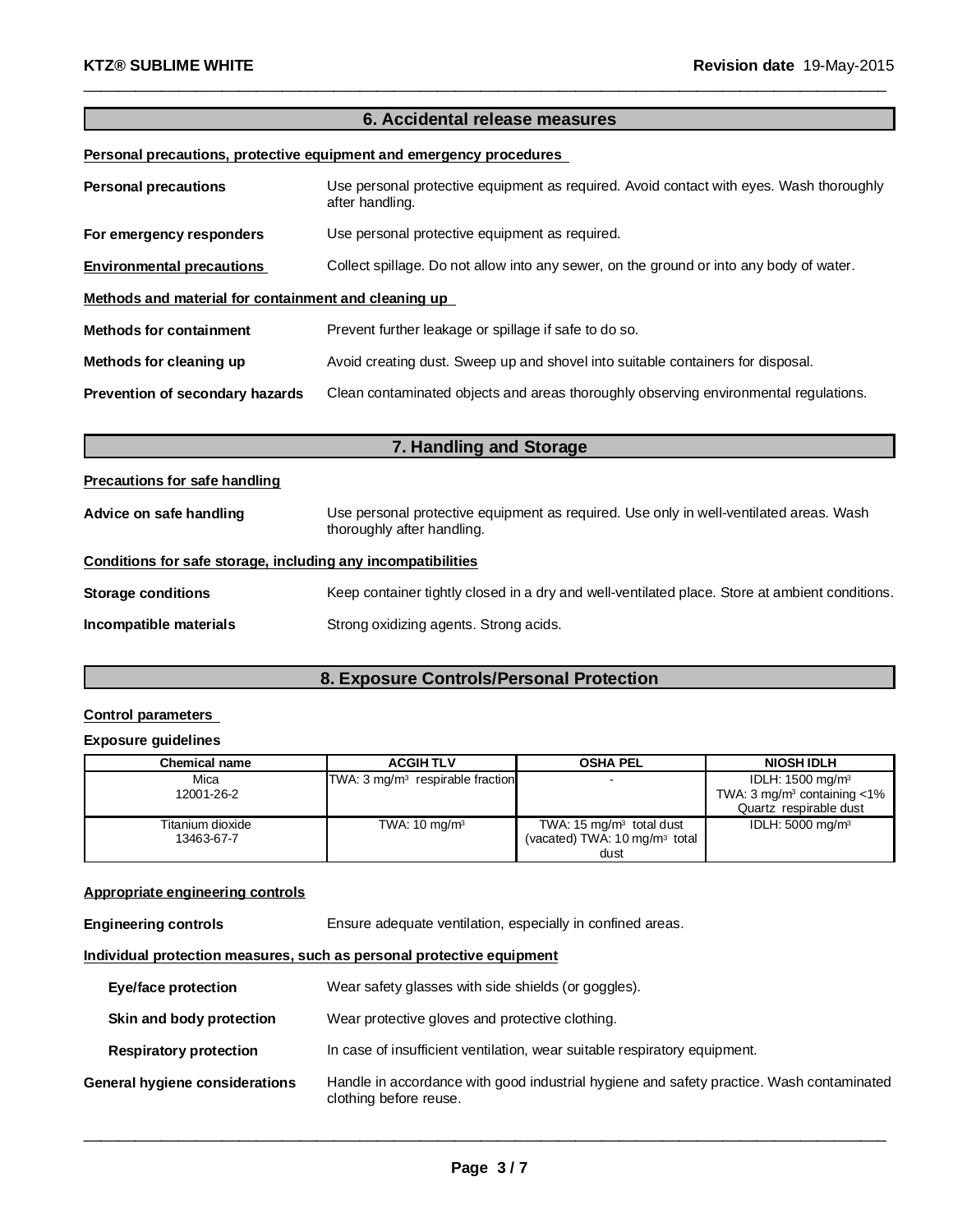# **9. Physical and Chemical Properties**

\_\_\_\_\_\_\_\_\_\_\_\_\_\_\_\_\_\_\_\_\_\_\_\_\_\_\_\_\_\_\_\_\_\_\_\_\_\_\_\_\_\_\_\_\_\_\_\_\_\_\_\_\_\_\_\_\_\_\_\_\_\_\_\_\_\_\_\_\_\_\_\_\_\_\_\_\_\_\_\_\_\_\_\_\_\_\_\_\_\_\_\_\_

#### **Information on basic physical and chemical properties**

| <b>Physical state</b><br>Appearance<br>Color | Solid<br>Powder<br>Slight White | Odor<br><b>Odor threshold</b> | Odorless<br>No information available |
|----------------------------------------------|---------------------------------|-------------------------------|--------------------------------------|
| <b>Property</b>                              | <b>Values</b>                   | Remarks •                     |                                      |
| рH                                           | $6 - 11$                        |                               |                                      |
| <b>Melting point/freezing point</b>          | > 1000 °C                       |                               |                                      |
| Boiling point / boiling range                |                                 | No information available      |                                      |
| <b>Flash point</b>                           |                                 | No information available      |                                      |
| <b>Evaporation rate</b>                      |                                 | No information available      |                                      |
| Flammability (solid, gas)                    |                                 | No information available      |                                      |
| Flammability limit in air                    |                                 |                               |                                      |
| <b>Upper flammability limit</b>              |                                 | No information available      |                                      |
| Lower flammability limit                     |                                 | No information available      |                                      |
| Vapor pressure                               |                                 | No information available      |                                      |
| <b>Vapor density</b>                         |                                 | No information available      |                                      |
| <b>Specific gravity</b>                      |                                 | No information available      |                                      |
| <b>Water solubility</b>                      | Insoluble in water              |                               |                                      |
| Solubility in other solvents                 |                                 | No information available      |                                      |
| <b>Partition coefficient</b>                 |                                 | No information available      |                                      |
| <b>Autoignition temperature</b>              |                                 | No information available      |                                      |
| Decomposition temperature                    |                                 | No information available      |                                      |
| <b>Kinematic viscosity</b>                   |                                 | No information available      |                                      |
| <b>Dynamic viscosity</b>                     |                                 | No information available      |                                      |
| <b>Explosive properties</b>                  |                                 | No information available      |                                      |
| <b>Oxidizing properties</b>                  |                                 | No information available      |                                      |
| <b>Other Information</b>                     |                                 |                               |                                      |
| Softening point                              | No information available        |                               |                                      |
| Molecular weight                             | No information available        |                               |                                      |
| VOC content (%)                              | No information available        |                               |                                      |
| Density                                      | No information available        |                               |                                      |
| <b>Bulk density</b>                          | No information available        |                               |                                      |

# **10. Stability and Reactivity**

#### **Reactivity** No data available

**Chemical stability** Stable under normal conditions.

# **Possibility of hazardous reactions**

None under normal processing.

**Hazardous polymerization** Hazardous polymerization does not occur.

**Conditions to avoid** None known.

**Incompatible materials** Strong oxidizing agents. Strong acids.

#### **Hazardous decomposition products**

None under normal use conditions.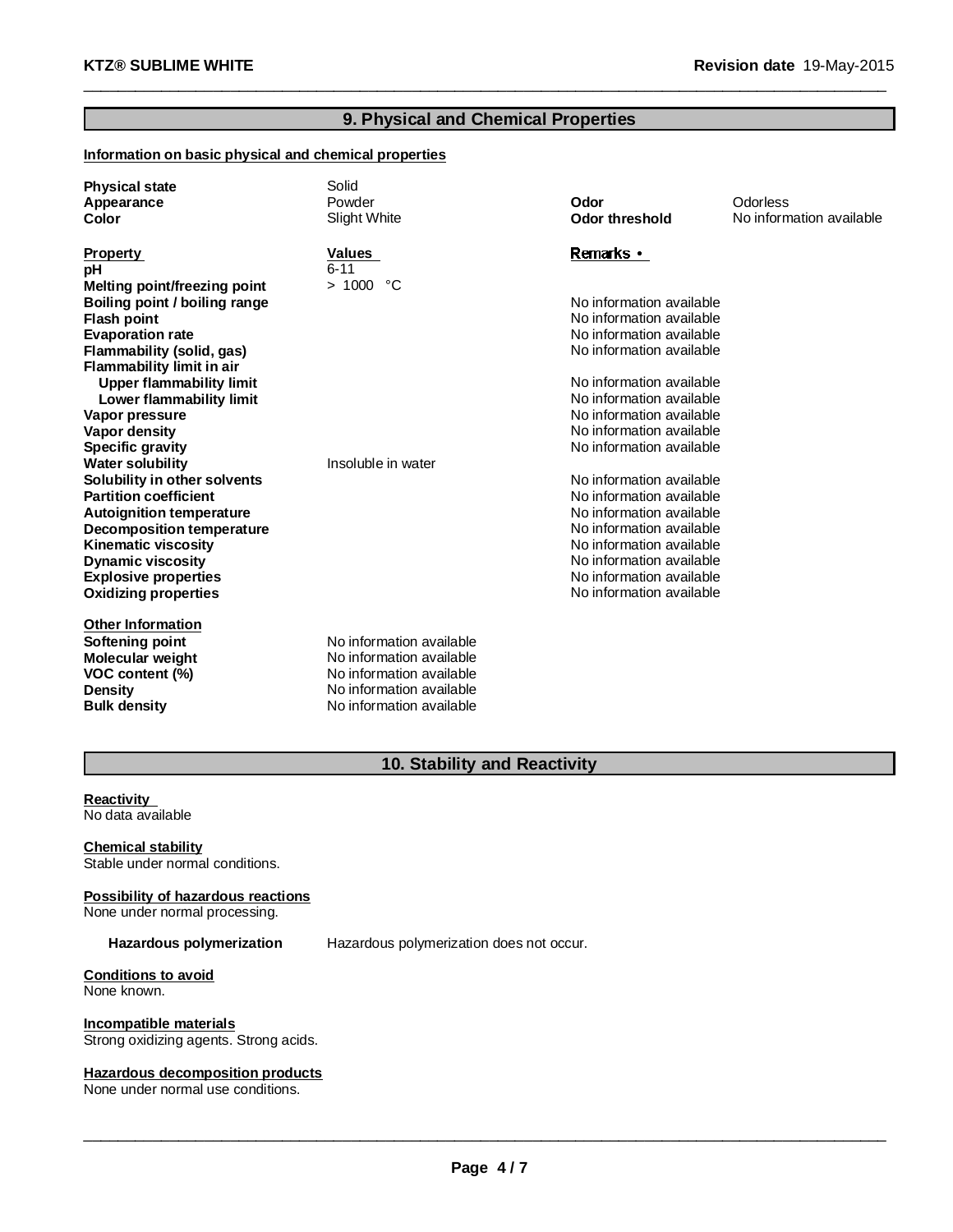# **11. Toxicological Information**

\_\_\_\_\_\_\_\_\_\_\_\_\_\_\_\_\_\_\_\_\_\_\_\_\_\_\_\_\_\_\_\_\_\_\_\_\_\_\_\_\_\_\_\_\_\_\_\_\_\_\_\_\_\_\_\_\_\_\_\_\_\_\_\_\_\_\_\_\_\_\_\_\_\_\_\_\_\_\_\_\_\_\_\_\_\_\_\_\_\_\_\_\_

#### **Information on likely routes of exposure**

#### **Product information**

| <b>Inhalation</b>   | No data available. |
|---------------------|--------------------|
| Eye contact         | No data available. |
| <b>Skin contact</b> | No data available. |
| Ingestion           | No data available. |

#### **Component information**

| <b>Chemical name</b>           | Oral LD50          | <b>Dermal LD50</b> | <b>Inhalation LC50</b> |
|--------------------------------|--------------------|--------------------|------------------------|
| Titanium dioxide<br>13463-67-7 | Rat<br>10000 mg/kg |                    |                        |

#### **Information on toxicological effects**

**Symptoms** No information available.

#### **Delayed and immediate effects as well as chronic effects from short and long-term exposure**

| Skin corrosion/irritation         | No information available.                                                                |
|-----------------------------------|------------------------------------------------------------------------------------------|
| Serious eye damage/eye irritation | No information available.                                                                |
| <b>Irritation</b>                 | No information available.                                                                |
| <b>Corrosivity</b>                | No information available.                                                                |
| <b>Sensitization</b>              | No information available.                                                                |
| Germ cell mutagenicity            | No information available.                                                                |
| Carcinogenicity                   | This product contains one or more substances which are classified by IARC as             |
|                                   | carcinogenic to humans (Group I), probably carcinogenic to humans (Group 2A) or possibly |
|                                   | carcinogenic to humane (Croup 2R)                                                        |

| <u>cardingue no continuitation divus z DI.</u> |              |             |     |             |  |  |
|------------------------------------------------|--------------|-------------|-----|-------------|--|--|
| <b>Chemical name</b>                           | <b>ACGIH</b> | <b>IARC</b> | NTF | <b>OSHA</b> |  |  |
| Titanium dioxide<br>13463-67-7                 |              | Group 2B    |     |             |  |  |

IARC (International Agency for Research on Cancer)

*Group 2B - Possibly Carcinogenic to Humans*

*X - Present* **Reproductive toxicity No information available.**<br>**STOT - single exposure No information available. STOT** - repeated exposure<br>Aspiration hazard

**STOT** - single exposure<br> **STOT** - repeated exposure<br>
No information available. **Aspiration hazard** No information available.

# **12. Ecological Information**

#### **Ecotoxicity** None known

# **Persistence and degradability**

No information available.

#### **Bioaccumulation**

No information available.

**Other adverse effects** No information available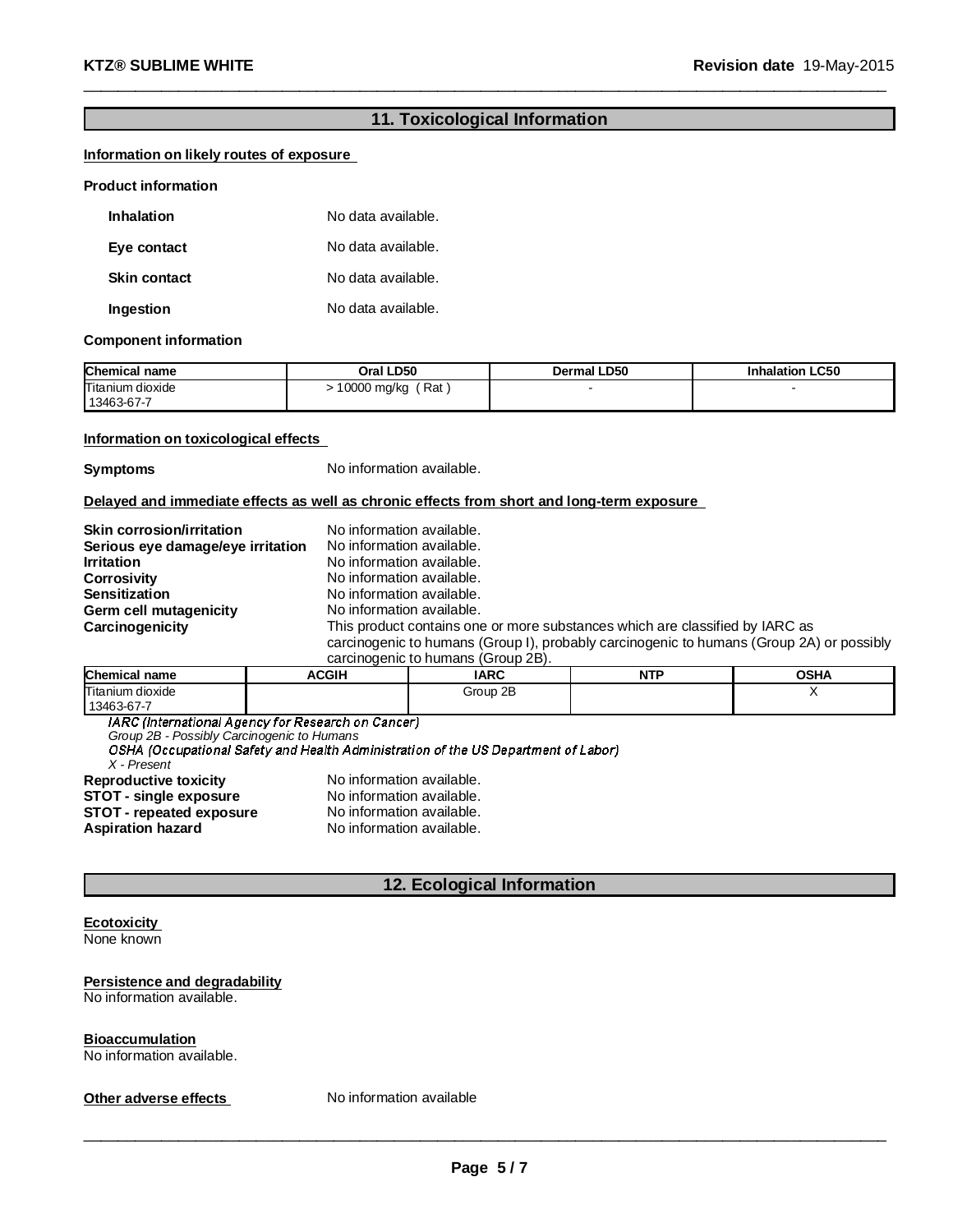# **13. Disposal Considerations**

\_\_\_\_\_\_\_\_\_\_\_\_\_\_\_\_\_\_\_\_\_\_\_\_\_\_\_\_\_\_\_\_\_\_\_\_\_\_\_\_\_\_\_\_\_\_\_\_\_\_\_\_\_\_\_\_\_\_\_\_\_\_\_\_\_\_\_\_\_\_\_\_\_\_\_\_\_\_\_\_\_\_\_\_\_\_\_\_\_\_\_\_\_

#### **Waste treatment methods**

| Disposal of wastes     | Disposal should be in accordance with applicable regional, national and local laws and<br>regulations. |
|------------------------|--------------------------------------------------------------------------------------------------------|
| Contaminated packaging | Disposal should be in accordance with applicable regional, national and local laws and<br>regulations. |

# **14. Transport Information**

| <b>DOT</b>  | Not regulated |
|-------------|---------------|
| ICAO (air)  | Not regulated |
| <b>IATA</b> | Not regulated |
| <b>IMDG</b> | Not regulated |
| <b>RID</b>  | Not regulated |
| <b>ADR</b>  | Not regulated |

#### **15. Regulatory information**

| Complies |
|----------|
| Complies |
| Complies |
| Complies |
| Complies |
| Complies |
| Complies |
| Complies |
|          |

**Legend:**

**TSCA** - United States Toxic Substances Control Act Section 8(b) Inventory **DSL/NDSL** - Canadian Domestic Substances List/Non-Domestic Substances List **EINECS/ELINCS** - European Inventory of Existing Chemical Substances/European List of Notified Chemical Substances **ENCS** - Japan Existing and New Chemical Substances **IECSC** - China Inventory of Existing Chemical Substances **KECL** - Korean Existing and Evaluated Chemical Substances **PICCS** - Philippines Inventory of Chemicals and Chemical Substances

**AICS** - Australian Inventory of Chemical Substances

# **US Federal Regulations**

#### **SARA 313**

Section 313 of Title III of the Superfund Amendments and Reauthorization Act of 1986 (SARA). This product does not contain any chemicals which are subject to the reporting requirements of the Act and Title 40 of the Code of Federal Regulations, Part 372

| <b>SARA 311/312 Hazard Categories</b> |  |  |  |
|---------------------------------------|--|--|--|
|                                       |  |  |  |

| <b>Acute Health Hazard</b>        | N٥ |
|-----------------------------------|----|
| <b>Chronic Health Hazard</b>      | Nο |
| Fire Hazard                       | Nο |
| Sudden release of pressure hazard | Nο |
| <b>Reactive Hazard</b>            | Nο |
|                                   |    |